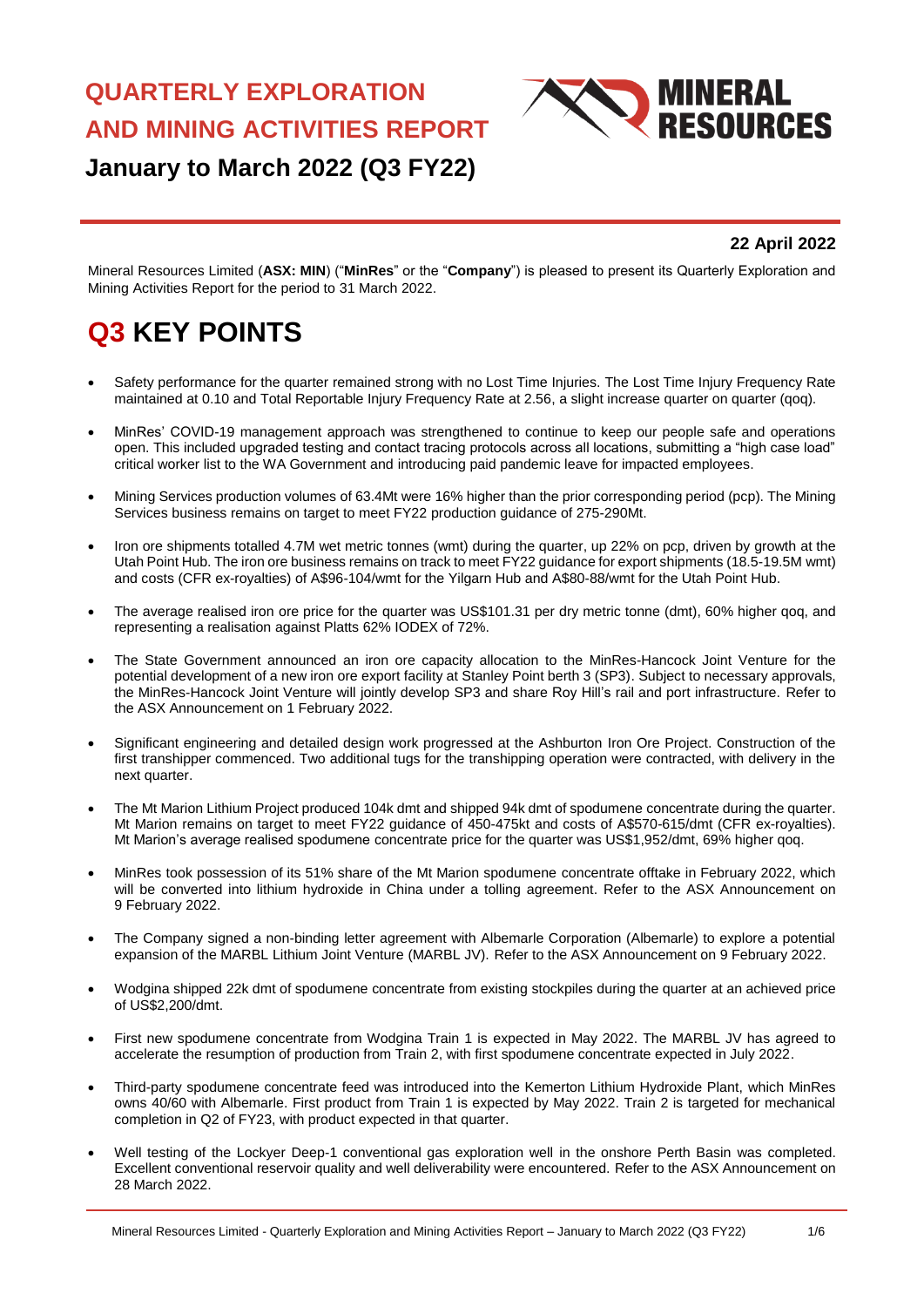

## **PRODUCTION AND COMMODITY SHIPMENTS**

|                                           | <b>Q3 FY22</b>  |                | <b>Q2 FY22</b>  |                | <b>Q3 FY21</b>  |                |
|-------------------------------------------|-----------------|----------------|-----------------|----------------|-----------------|----------------|
|                                           | <b>PRODUCED</b> | <b>SHIPPED</b> | <b>PRODUCED</b> | <b>SHIPPED</b> | <b>PRODUCED</b> | <b>SHIPPED</b> |
| <b>IRON ORE ('000 wet metric tonnes)</b>  |                 |                |                 |                |                 |                |
| <b>Yilgarn Hub</b>                        | 2,022           | 2,129          | 2,571           | 2,050          | 2,698           | 2,494          |
| <b>Utah Point Hub</b>                     | 2,871           | 2,537          | 2,963           | 2,851          | 1,684           | 1,323          |
| <b>TOTAL IRON ORE</b>                     | 4,893           | 4,666          | 5,534           | 4,901          | 4,382           | 3,817          |
| <b>SPODUMENE ('000 dry metric tonnes)</b> |                 |                |                 |                |                 |                |
| Mt Marion <sup>1</sup>                    | 104             | 94             | 98              | 136            | 109             | 128            |
| Wodgina <sup>1</sup>                      | $\blacksquare$  | 22             | ۰               | ۰              | $\blacksquare$  |                |
| <b>TOTAL SPODUMENE</b>                    | 104             | 116            | 98              | 136            | 109             | 128            |

<sup>1</sup> Volumes presented on a 100% basis.

## **IRON ORE**

#### **Yilgarn Hub**

| <b>'000 wet metric tonnes</b> | <b>Q3 FY22</b> | <b>Q2 FY22</b> | QoQ Var % | Q3 FY21 | PcP Var % |
|-------------------------------|----------------|----------------|-----------|---------|-----------|
| Mined                         | 1.848          | 1.781          | 4%        | 2.485   | (26%)     |
| Produced                      | 2,022          | 2.571          | (21%)     | 2,698   | (25%)     |
| Shipped                       | 2,129          | 2.050          | 4%        | 2.494   | (15%)     |

Ore mined was in line with the previous quarter. Lower ore was produced following drawdowns on inventory built in the previous quarter.

Shipping was in line with the previous quarter. Full year shipments are on track to achieve FY22 guidance of 8.0-8.5M wmt at costs of A\$96-104/wmt (CFR ex royalties).

#### **Utah Point Hub**

| ↑ '000 wet metric tonnes | Q3 FY22 | Q2 FY22 | QoQ Var % | Q3 FY21 | PcP Var % |
|--------------------------|---------|---------|-----------|---------|-----------|
| Mined                    | 2,660   | 2,869   | (7%)      | 1.580   | 68%       |
| Produced                 | 2.871   | 2.963   | (3%)      | 1.864   | 54%       |
| Shipped                  | 2,537   | 2,850   | $(11\%)$  | 1.326   | 91%       |

The volume of ore mined and ore produced was in line with the previous quarter.

Shipped tonnes decreased because of temporary berthing congestions, with shipments falling into the next quarter. Full year shipments are on track to achieve FY22 guidance of 10.5-11.0M wmt at costs of A\$80-88/wmt (CFR ex royalties).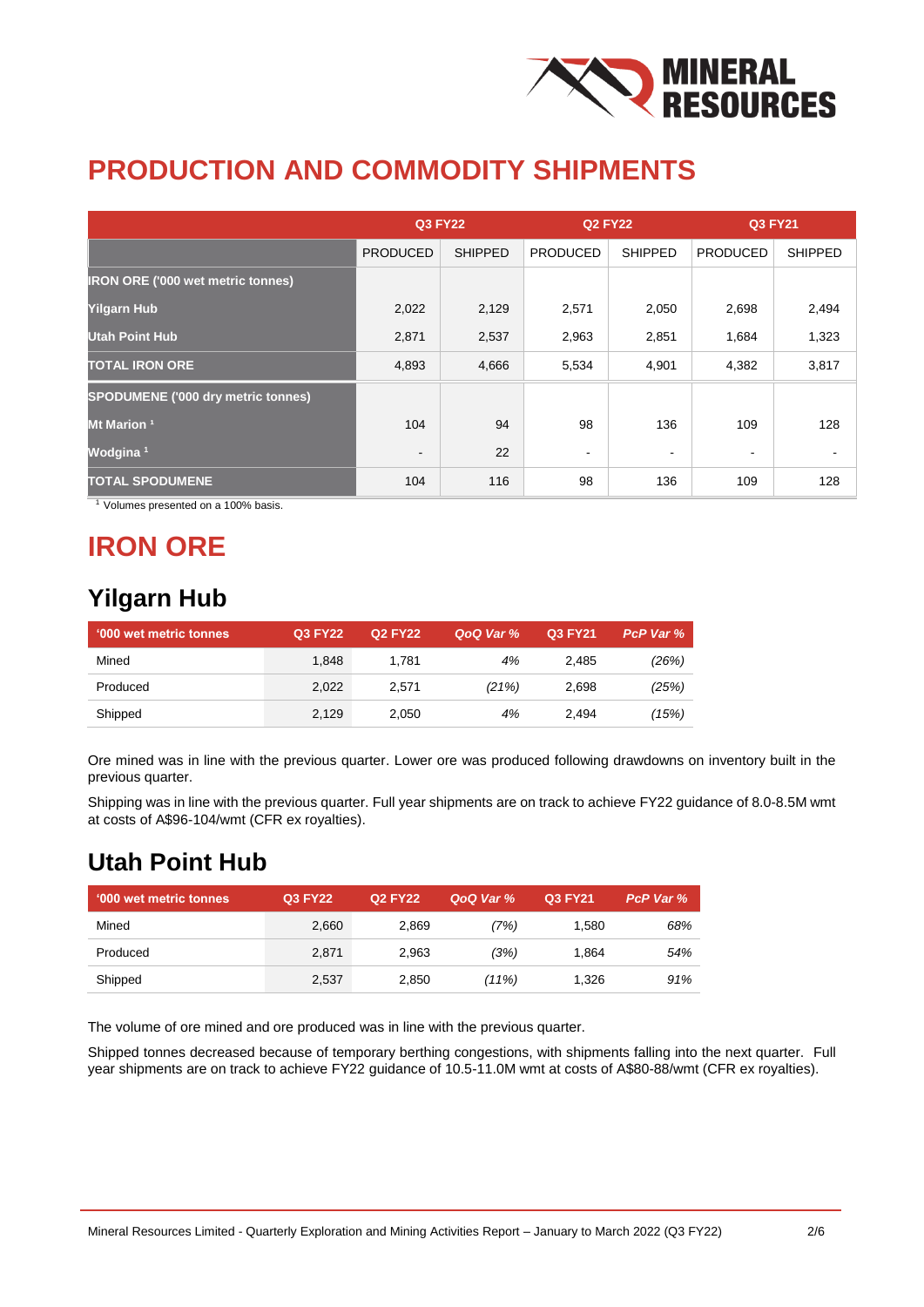

## **LITHIUM**

#### **Mt Marion**

| <b>SPODUMENE CONCENTRATE</b>    |         |                |           |         |           |
|---------------------------------|---------|----------------|-----------|---------|-----------|
| '000 dry metric tonnes          | Q3 FY22 | <b>Q2 FY22</b> | QoQ Var % | Q3 FY21 | PcP Var % |
| Mined                           | 402     | 601            | (33%)     | 603     | (33%)     |
| Produced                        | 104     | 98             | 6%        | 109     | (5%)      |
| Shipped                         | 94      | 136            | (31%)     | 128     | (27%)     |
| High-grade product contribution | 17%     | 58%            |           | 68%     |           |

Volumes presented as 100% for the Mt Marion Project. MinRes ownership in the project is 50%

In response to significant strengthening of global demand for lithium accompanied by record pricing MinRes has agreed with its partner, Jiangxi Ganfeng Lithium Co. Ltd (Ganfeng), to optimise recovery of lithium units from production at Mt Marion and to upgrade the Mt Marion processing facilities. The decision to upgrade the plant reflects an expectation that the lithium market outlook will remain extremely strong for the foreseeable future. Changes to the plant have resulted in annual spodumene concentrate capacity increasing immediately from 450k dmt to a forecast 600k dmt of mixed grade product by reducing the volume of product going to tails. A second stage of expansion will increase installed annual plant capacity to 900k dmt of mixed grade product by the end of calendar 2022. This represents approximately 600k dmt of 6% spodumene equivalent in equal proportions of high-grade and low-grade product. Refer to the ASX Announcement on 5 April 2022.

Ore mined was down from the previous quarter and pcp as mining continued through transitional ore located in the higher levels of the new stage of the pit, leading to greater waste movement. The processing plant's utilisation was 90% while the throughput rate was 294 tph. This resulted in beneficiated feed tonnes of 556k dmt compared to 574k dmt in the previous quarter. Spodumene concentrate production was lower than plan with limited production of high-grade product because of the mining of transitional material. The proportion of high-grade product will increase over the next quarter.

Mt Marion's average realised spodumene concentrate price for the quarter was US\$1,952/dmt, 69% higher qoq. FY22 production (450-475 ktpa) and cost guidance (A\$570-615/dmt CFR ex-royalties) are maintained.

MinRes took possession and control of its 51% share of the Mt Marion spodumene concentrate offtake from 1 February 2022, which will be toll-converted into lithium hydroxide by Ganfeng in China for a term of seven months, with an option to extend. MinRes anticipates first lithium hydroxide sales in May 2022. Refer to the ASX Announcement on 9 February 2022.

#### **Wodgina**

| <b>SPODUMENE CONCENTRATE</b> |         |                          |           |                          |           |
|------------------------------|---------|--------------------------|-----------|--------------------------|-----------|
| '000 dry metric tonnes       | Q3 FY22 | Q2 FY22                  | QoQ Var % | <b>Q3 FY21</b>           | PcP Var % |
| Mined                        | -       | -                        |           |                          |           |
| Produced                     | -       | $\overline{\phantom{0}}$ | -         | -                        |           |
| Shipped                      | 22      | $\blacksquare$           | 100%      | $\overline{\phantom{0}}$ | 100%      |

Volumes presented as 100% for the Wodgina Lithium Project. MinRes ownership in the project is 40%

Approximately 45k dmt of spodumene concentrate was stockpiled prior to Wodgina being placed on care and maintenance in 2019. In response to the market conditions, the MARBL JV sold 22k dmt during the quarter at US\$2,200/dmt.

The restart of spodumene concentrate production from Train 1 is well progressed, with first spodumene concentrate expected in May 2022. Given strong market demand, the MARBL JV has agreed to accelerate the resumption of production from Train 2, with first spodumene concentrate from this train expected in July 2022. The MARBL JV has also agreed to review the state of the global lithium market towards the end of this calendar year to assess timing for the start-up of Train 3 and the possible construction of Train 4. Each train has a nameplate capacity of 250k dmt of 6% product. Refer to the ASX Announcement dated 5 April 2022.

MinRes continues to work with Albemarle to finalise binding agreements to execute the expansion of the MARBL JV. Refer to the ASX Announcement on 9 February 2022.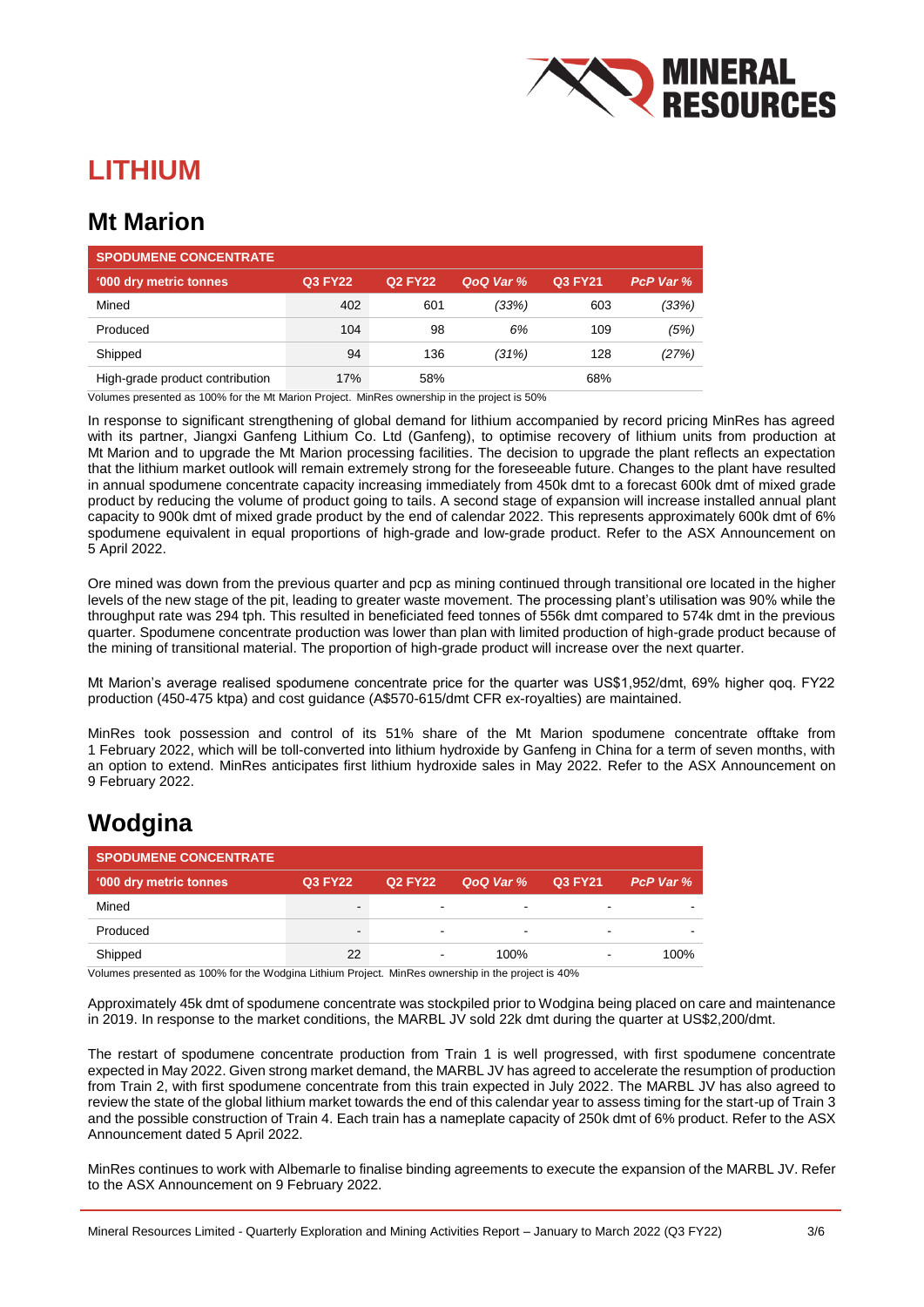

## **EXPLORATION AND DEVELOPMENT ACTIVITY**

### **IRON ORE**

### **Yilgarn Hub**

Progress was made on studies into a viable development of a magnetite project in the Yilgarn. Results from the preliminary drilling program at Koolyanobbing received during the quarter were promising. Commencement of Phase 1 (30,000m) of the fast-tracked drilling program is targeted for Q4 FY22, with the aim of understanding the first-pass footprint by Q1 FY23.

#### **Ashburton Hub**

MinRes commenced development activities at the Ken's Bore Deposit with the installation of a camp to support drilling and construction. In total, 34 reverse circulation (RC) holes for 2,177m and 14 diamond core holes for 828.3m were drilled during the quarter.

Significant engineering and detailed design work continued to progress the Ashburton Project. Work commenced on the first transhipping barge to be built at a major COSCO shipyard in China, with construction of the second expected to commence in the next quarter. MinRes' contract has an option for an additional two transhippers to be delivered in line with the projected Ashburton production ramp-up. MinRes contracted two additional tugs for the transhipping operation during the current quarter, to be delivered in Q1 FY23.

MinRes advanced trials of its world-first, autonomous road trains project. During the quarter the Company achieved a successful demonstration run of a triple-trailer, automated road train platoon with each road train hauling 300t. The demonstration has been underway at the Yilgarn Hub to prepare for incorporation into Ashburton's development.

The terms of the Ashburton development remain subject to final negotiations and final investment decisions by the other joint venture partners, which are expected in June 2022. The project economics are compelling through all economic cycles. MinRes remains ready to commence construction as soon as final Government and regulatory approvals and joint venture sign-offs are obtained.

#### **Pilbara Hub**

The State Government announced an increase in iron ore export capacity at the Port of Port Hedland and a new capacity allocation at Stanley Point berth 3 (SP3) which, subject to outstanding approvals, would be allocated to the joint venture between MinRes and Hancock Prospecting Pty Ltd to progress the development of a new iron ore export facility at South West Creek. If the project proceeds and SP3 is developed, MinRes aims to ship at least 20Mt of iron ore per annum. Refer to the ASX announcement on 1 February 2022.

A drilling program designed to collect a bulk sample for pilot plant test material using a Bauer drill rig was completed at the Marillana deposit. In total, 18 holes for 695m were drilled, collecting 622t of ore for pilot plant feed. The test work design has been completed and proposals for the Marillana plant have been received. The next step is to award the plant contract and commence work.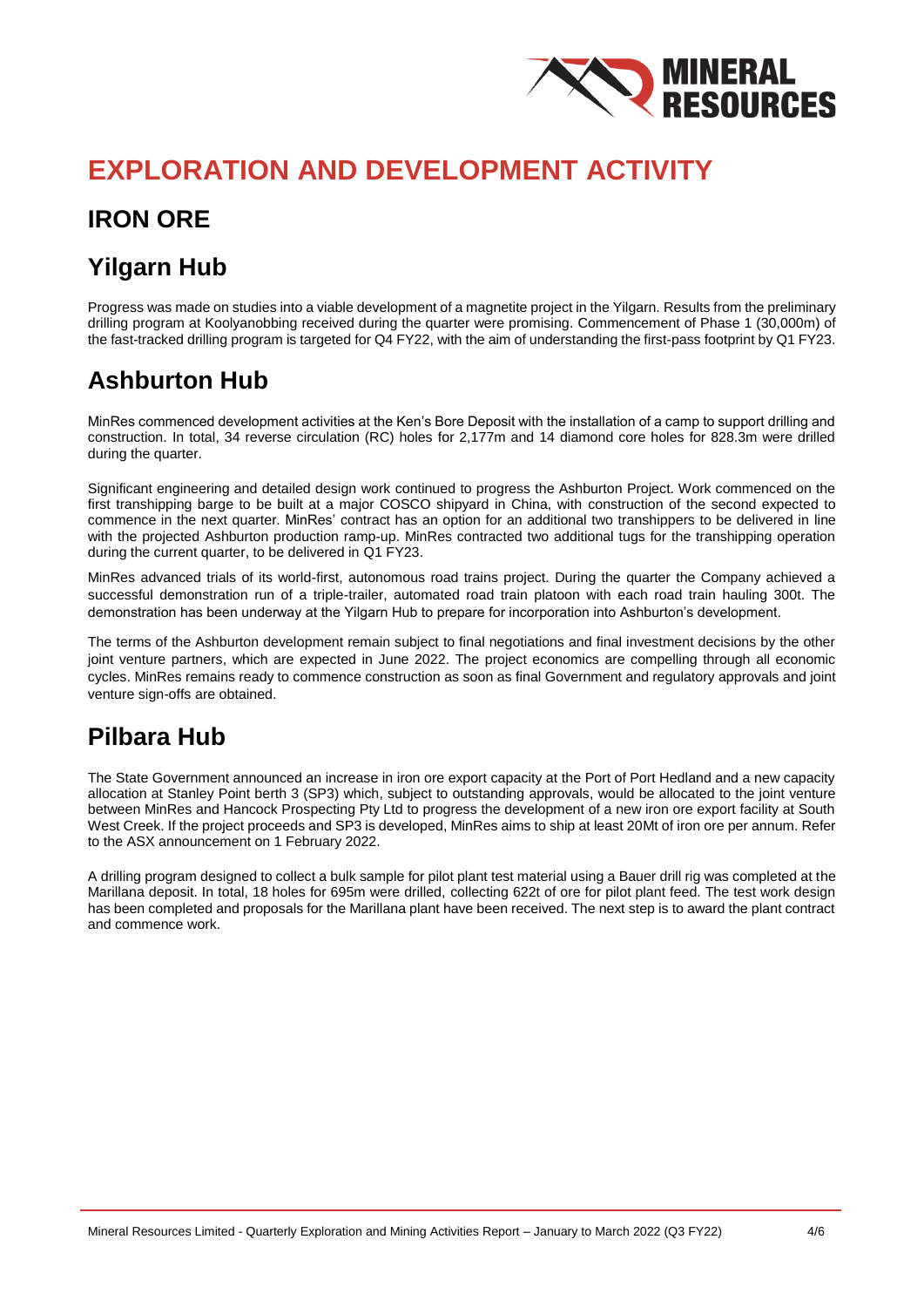

#### **LITHIUM**

#### **Mt Marion**

MinRes continued with a resource extension and exploration drilling program at Mt Marion. In total, 129 RC holes for 17,782m and six diamond core holes for 875m were drilled during the quarter. The RC component of this program aims to increase the Mineral Resource confidence constrained to the North and Central pits and the future South deposit. In addition, the RC component is expected to convert about 15Mt of Inferred Resource to Indicated Resource to support the mine plan in optimising the pit design for maximum ore recovery.

The diamond drilling component of this program, also successfully completed, will inform the geotechnical investigations to support mine design to the base of the final pit depth as well as metallurgical test work to improve yield through the processing plant.

### **Wodgina**

A drilling program to support the mine restart continued, with a total of 10 diamond core holes for 2,297m drilled during the quarter. Diamond core will also be used for geometallurgical test work and to help identify the mineral domains that will assist ore characterisation to optimise crushing and grinding parameters.

#### **Kemerton**

Spodumene concentrate feed from the third-party Greenbushes Lithium Mine was introduced into the Kemerton Lithium Hydroxide Plant, which is part of the MARBL JV and owned 40/60 with Albemarle. First product from this train is expected by May 2022. Train 2 is targeted for mechanical completion in Q2 FY23, with product expected in that quarter.

#### **Buldania**

MinRes has a binding term sheet with Pantoro Limited (ASX: PNR; Pantoro) and its joint venture partner Tulla Resources Limited (ASX: TUL) to explore for and develop lithium deposits in a joint venture across the Norseman Gold Project tenure, in Western Australia's Goldfields region.

MinRes commenced an exploration drilling program at Buldania during the quarter. A total of 59 RC holes for 6,026m have been drilled to date.

#### **ENERGY**

#### **Gas**

During the quarter, the well testing program for the Lockyer Deep-1 conventional gas well, located on Exploration Permit EP368 in the onshore northern Perth Basin, was completed. Refer to the ASX Announcement dated 28 March 2022. Highlights from the well test program include:

- An instantaneous maximum gas flow rate of 117 per million standard cubic feet of gas per day;
- Excellent conventional reservoir quality and well deliverability encountered in the Kingia Sandstone;
- Gas characterised by low impurities of  $CO<sub>2</sub>$  (less than 4%) and H<sub>2</sub>S (less than 3 ppm); and
- Condensate was also recovered to surface with a preliminary condensate gas ratio of 5-6 barrels per million standard cubic feet of gas (CGR 5.5).

The Ringneck 2D seismic survey on exploration permits EP368 and EP426 was completed in March 2022. The survey is designed to enhance the sub-surface data set around the Lockyer Deep-1 well to provide drilling locations for future wells.

The Charger 2D seismic survey commenced late in the quarter and remains underway on permits EP454, EP430 and EP507. These permits are located in the central Perth Basin to the south of Lockyer Deep-1.